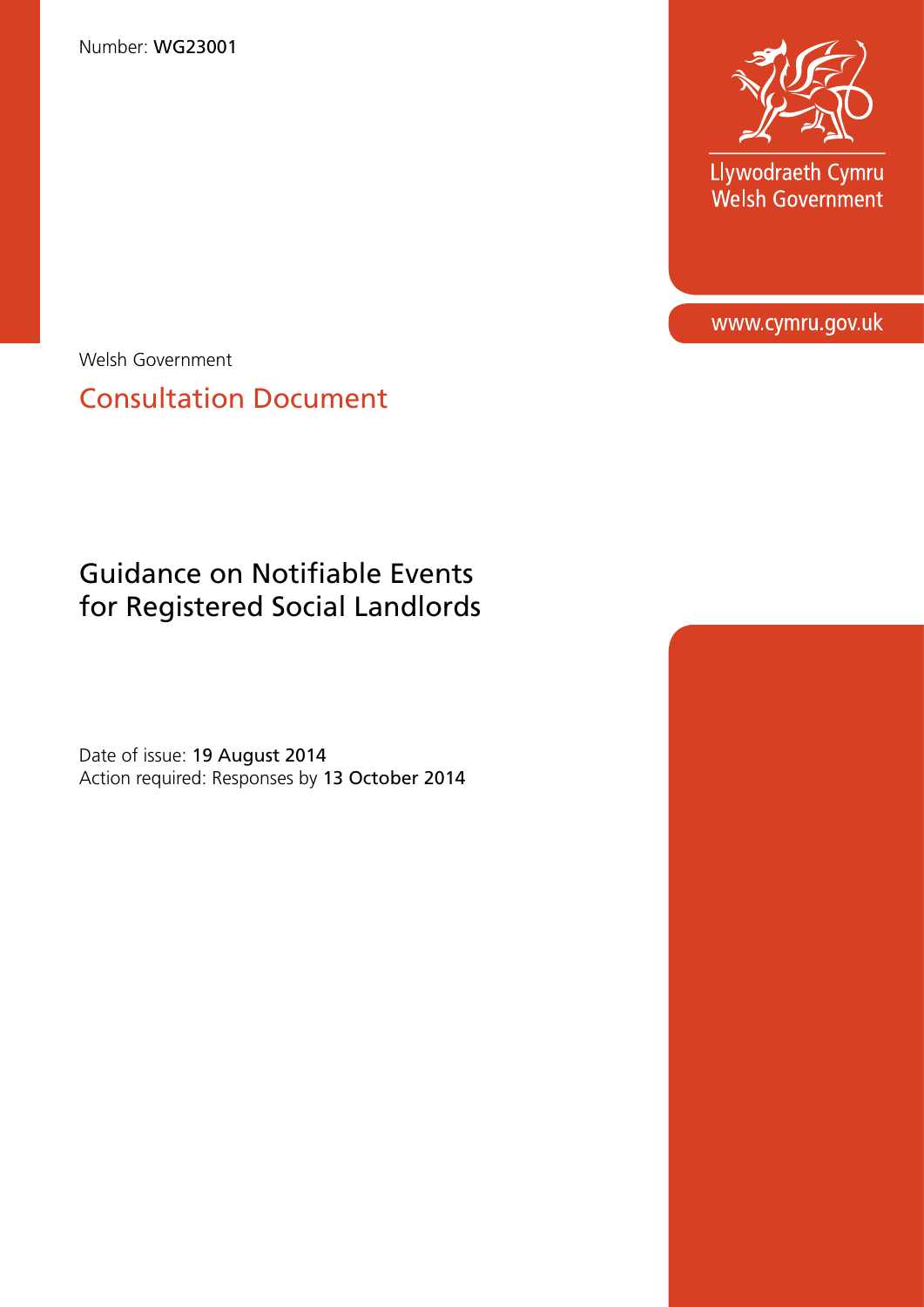### **Overview**

The Welsh Ministers ("We") are consulting on draft guidance ("guidance") in respect of notifiable events for Registered Social Landlords (RSL).

This guidance sets out the events that RSLs should tell the Welsh Government ("us") about. We explain why we have a regulatory interest in RSLs, what we expect an RSL to notify us about, and what we will do with the information RSLs give us.

### **How to respond**

Please submit your comments by Monday 13 October 2014 in any of the following ways:

Email: [darshan.matharoo@wales.gsi.gov.uk](mailto:darshan.matharoo%40wales.gsi.gov.uk?subject=)

Post: Darshan Singh Matharoo, Head of Regulation, Housing Directorate, Welsh Government, Merthyr Tydfil offices, Rhydycar, Merthyr Tydfil, CF48 1UZ.

### **Further information and related documents**

Large print, Braille and alternative language versions of this document are available on request.

# **Contact details**

For further information please contact:

Darshan Singh Matharoo Head of Regulation Housing Directorate Welsh Government Merthyr Tydfil offices Rhydycar, Merthyr Tydfil CF48 1UZ

Email: [darshan.matharoo@wales.gsi.gov.uk](mailto:darshan.matharoo%40wales.gsi.gov.uk?subject=) Telephone: 0300 062 8164 (direct line)

# **Data protection**

#### How the views and information you give us will be used

Any response you send us will be seen in full by Welsh Government staff dealing with the issues which this consultation is about. It may also be seen by other Welsh Government staff to help them plan future consultations.

The Welsh Government intends to publish a summary of the responses to this document. We may also publish responses in full. Normally, the name and address (or part of the address) of the person or organisation who sent the response are published with the response. This helps to show that the consultation was carried out properly. If you do not want your name or address published, please tell us this in writing when you send your response. We will then blank them out.

Names or addresses we blank out might still get published later, though we do not think this would happen very often. The Freedom of Information Act 2000 and the Environmental Information Regulations 2004 allow the public to ask to see information held by many public bodies, including the Welsh Government. This includes information which has not been published. However, the law also allows us to withhold information in some circumstances. If anyone asks to see information we have withheld, we will have to decide whether to release it or not. If someone has asked for their name and address not to be published, that is an important fact we would take into account. However, there might sometimes be important reasons why we would have to reveal someone's name and address, even though they have asked for them not to be published. We would get in touch with the person and ask their views before we finally decided to reveal the information.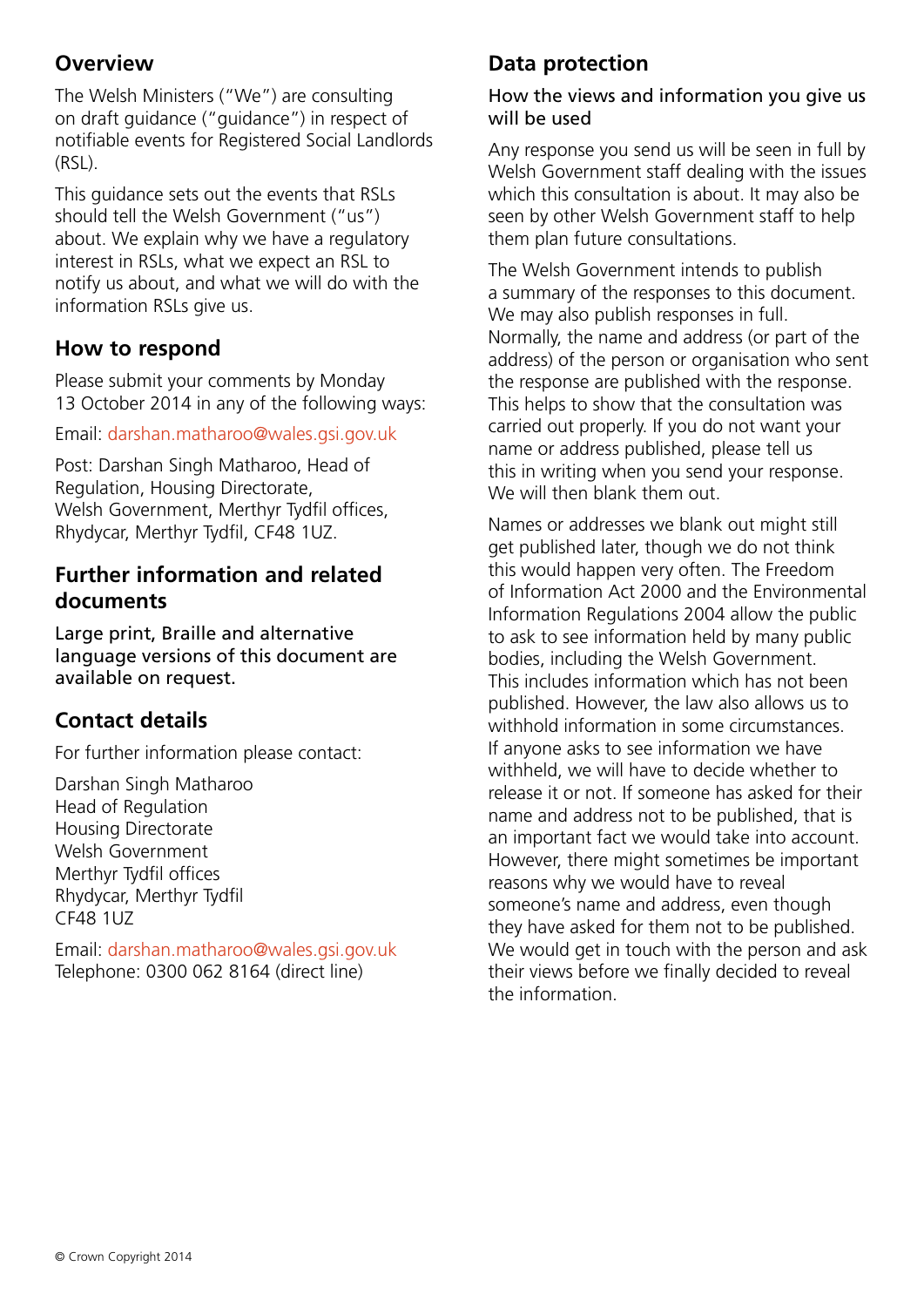| <b>Contents</b>                                                 | Page        |
|-----------------------------------------------------------------|-------------|
| <b>Background</b>                                               | $\mathbf 2$ |
| <b>Reason for consulting</b>                                    | $\mathbf 2$ |
| <b>Consultation process and deadline</b>                        | 2/3         |
| How to respond to this consultation?                            |             |
| Whom are we consulting?                                         |             |
| Guidance on notifiable events for Registered Social Landlords 4 |             |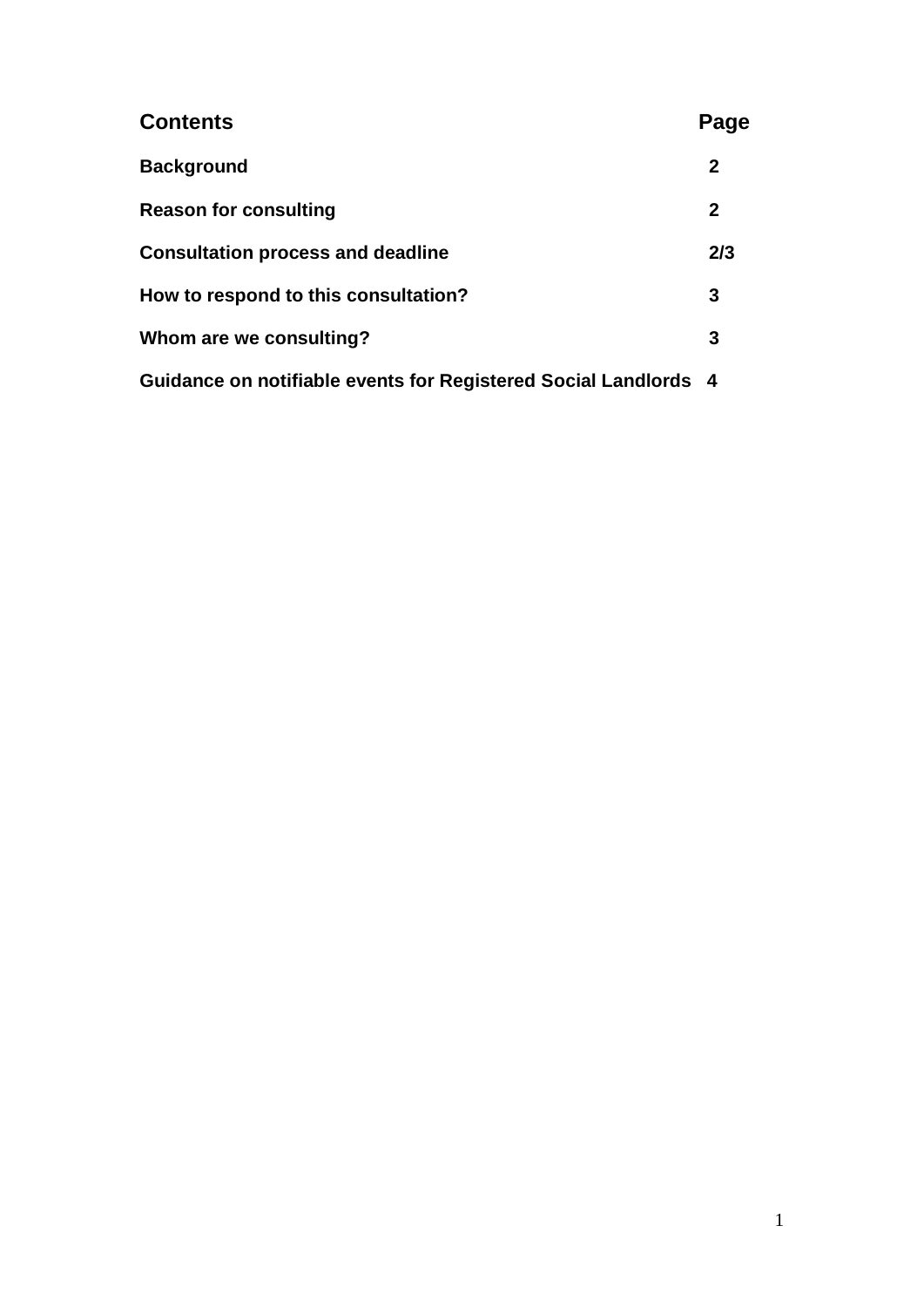#### **Background**

Over the last few years, a number of Registered Social Landlords ("RSLs") have been proactive in informing the Welsh Ministers about events which put at risk:

- The interests or safety of tenants and other service users;
- The financial health of the RSL, public investment or the confidence of lenders; or
- The good governance and reputation of an individual RSL or the sector.

We would like to ensure that this practice is adopted by all RSLs as part of the Government's co-regulatory, risk-based and proportionate approach to regulation. It is important that each RSL takes a proactive approach to informing the Welsh Ministers about events as this will allow issues and problems to be tackled at an early stage and prevent things getting worse.

The overall aim is to avoid gathering information routinely on a "just in case" basis. This guidance sets out events that we would like RSLs to notify us to as quickly as possible after they happen, or before they happen if they can be anticipated ("notifiable events").

This guidance on notifiable events has been developed by the Welsh Government by working together as part of a co-regulatory approach with members of the Regulatory Board for Wales and its sub-groups, the Tenant Advisory Panel, Regulatory Advisory Group and Finance Advisory Group.

You are invited to comment on the guidance by Monday 13 October 2014.

#### **Reasons for consulting**

Under section 33B of the Housing Act 1996, the Welsh Ministers may issue guidance that (a) relates to a matter addressed by a standard, and (b) amplifies the standard. Before issuing, revising or withdrawing guidance under section 33B of the Housing Act 1996, consultation with those bodies under paragraphs (a)-(c) of section 33C is required. Those bodies are:

- (a) One or more bodies appearing to them to represent the interests of registered social landlords,
- (b) One or more bodies appearing to them to represent the interests of tenants, and
- (c) One or more bodies appearing to them to represent the interests of local housing authorities.

#### **Consultation process**

You are asked to comment on the draft guidance on notifiable events for Registered Social Landlords.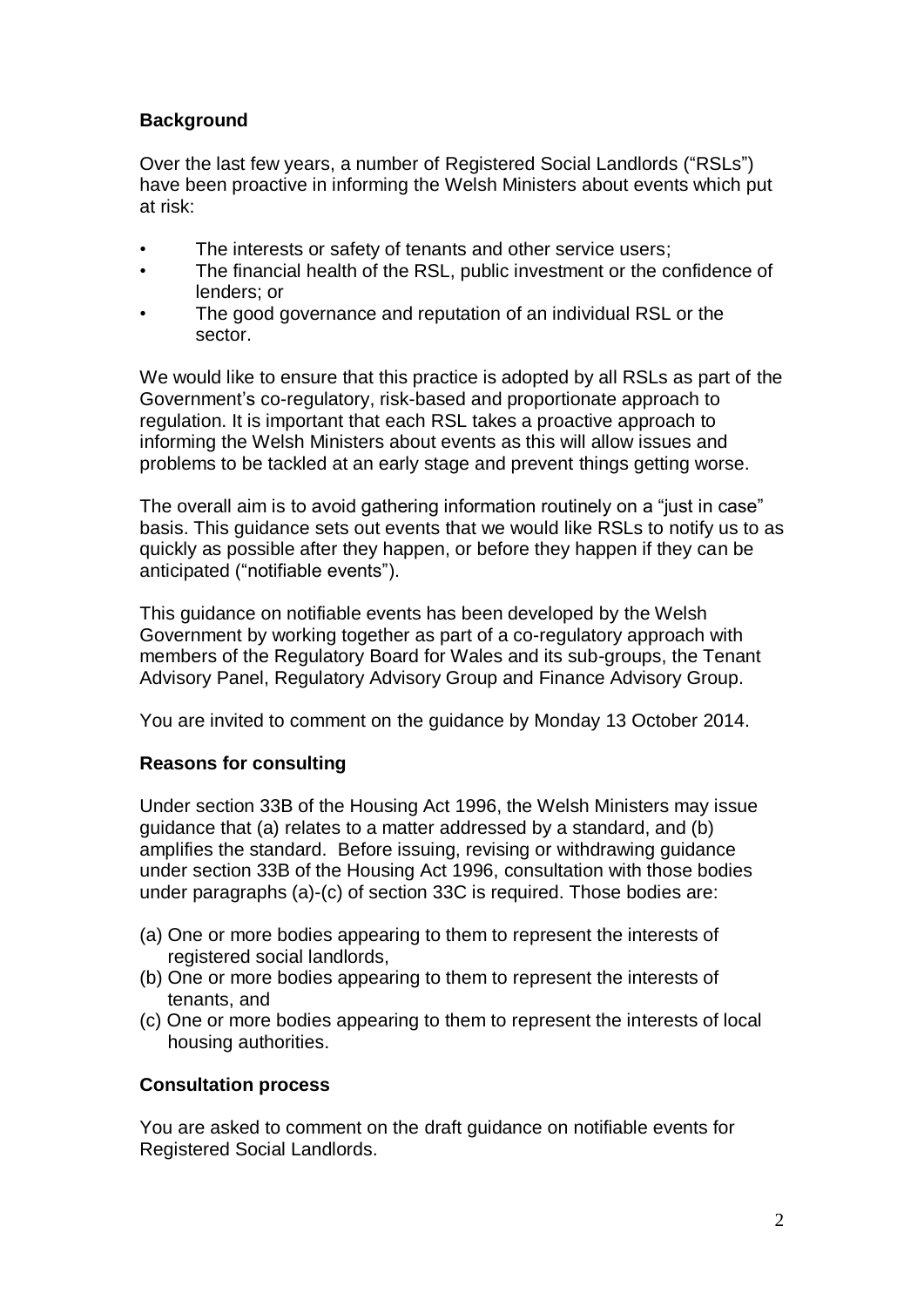#### **Consultation deadline**

The period for this consultation is 8 weeks. The deadline for responses to this consultation is therefore Monday 13 October 2014.

#### **How to respond to this consultation?**

The Welsh Government welcomes your views on the guidance on notifiable events for Registered Social Landlords set out in this consultation document.

Please let us have your comments by Monday 13 October 2014 at the latest, sending them:

| either in writing to:                        | or electronically to:                       |
|----------------------------------------------|---------------------------------------------|
| Darshan Singh Matharoo<br>Head of Regulation | darshan.matharoo@wales.gsi.gov.uk           |
| <b>Housing Directorate</b>                   | If you have any queries on the consultation |
| <b>Welsh Government</b>                      | please contact Darshan Singh Matharoo by:   |
| Merthyr Tydfil offices                       |                                             |
| Rhydycar                                     | Telephone: 0300 062 8164 (direct line)      |
| Merthyr Tydfil                               | e-mail: darshan.matharoo@wales.gsi.gov.uk   |
| CF48 IUZ                                     |                                             |

#### **Who are we consulting?**

The Welsh Government is consulting with the organisations listed below, in order to comply with the statutory requirement to consult under section 33 B of the Housing Act 1996. However, responses are welcome from any individuals, groups or organisations that wish to comment on the proposal:

- Registered Social Landlords
- Community Housing Cymru
- Council of Mortgage Lenders
- Tenants Participation Advisory Service Cymru
- Welsh Tenants
- Welsh Local Government Association
- Regulatory Board for Wales
- **Tenant Advisory Panel**
- Chartered Institute of Housing Cymru
- Shelter Cymru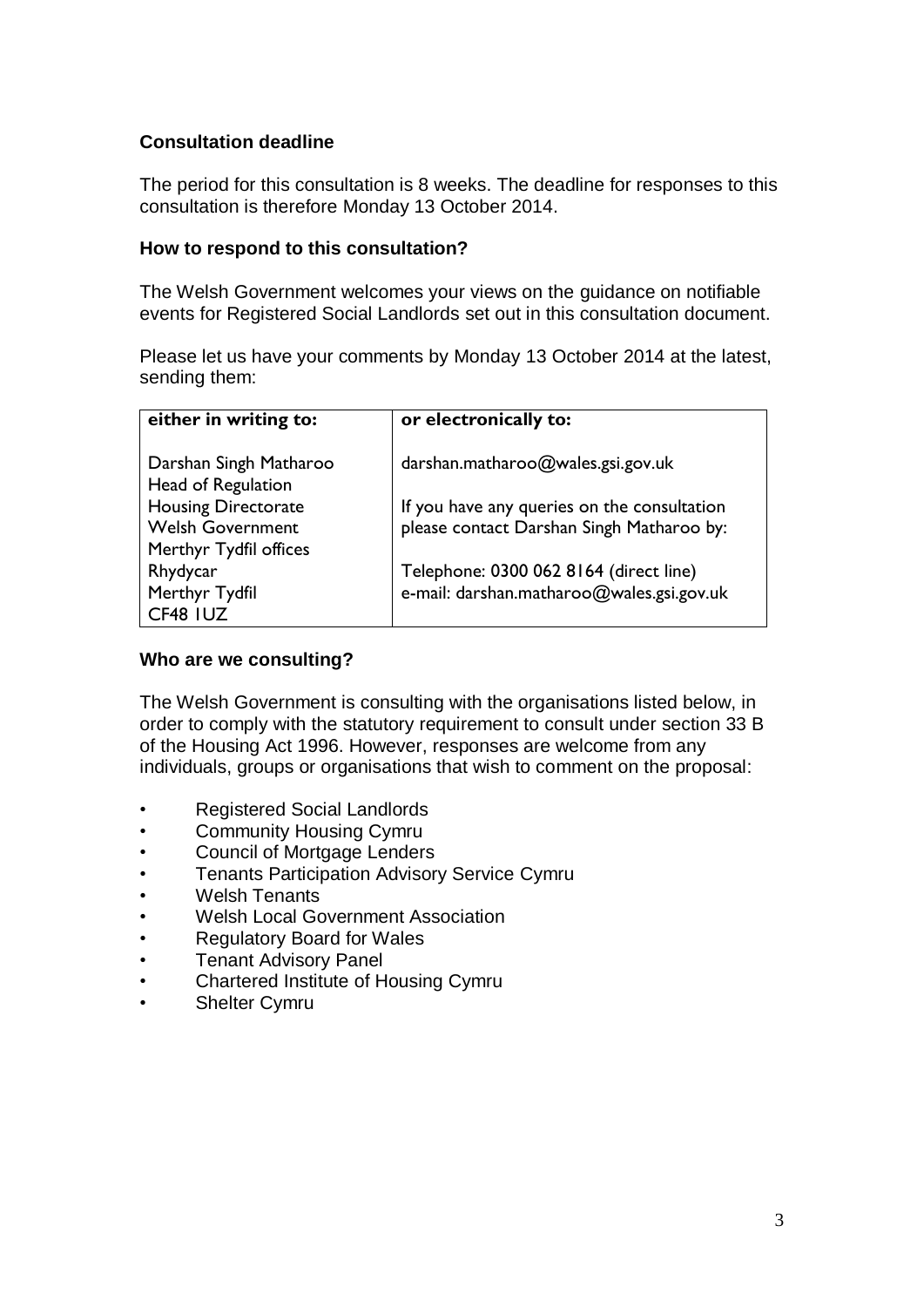

# Llywodraeth Cymru **Welsh Government**

**Draft** 

**Guidance on**

**Notifiable Events for**

**Registered Social Landlords**

**xx Month 2014**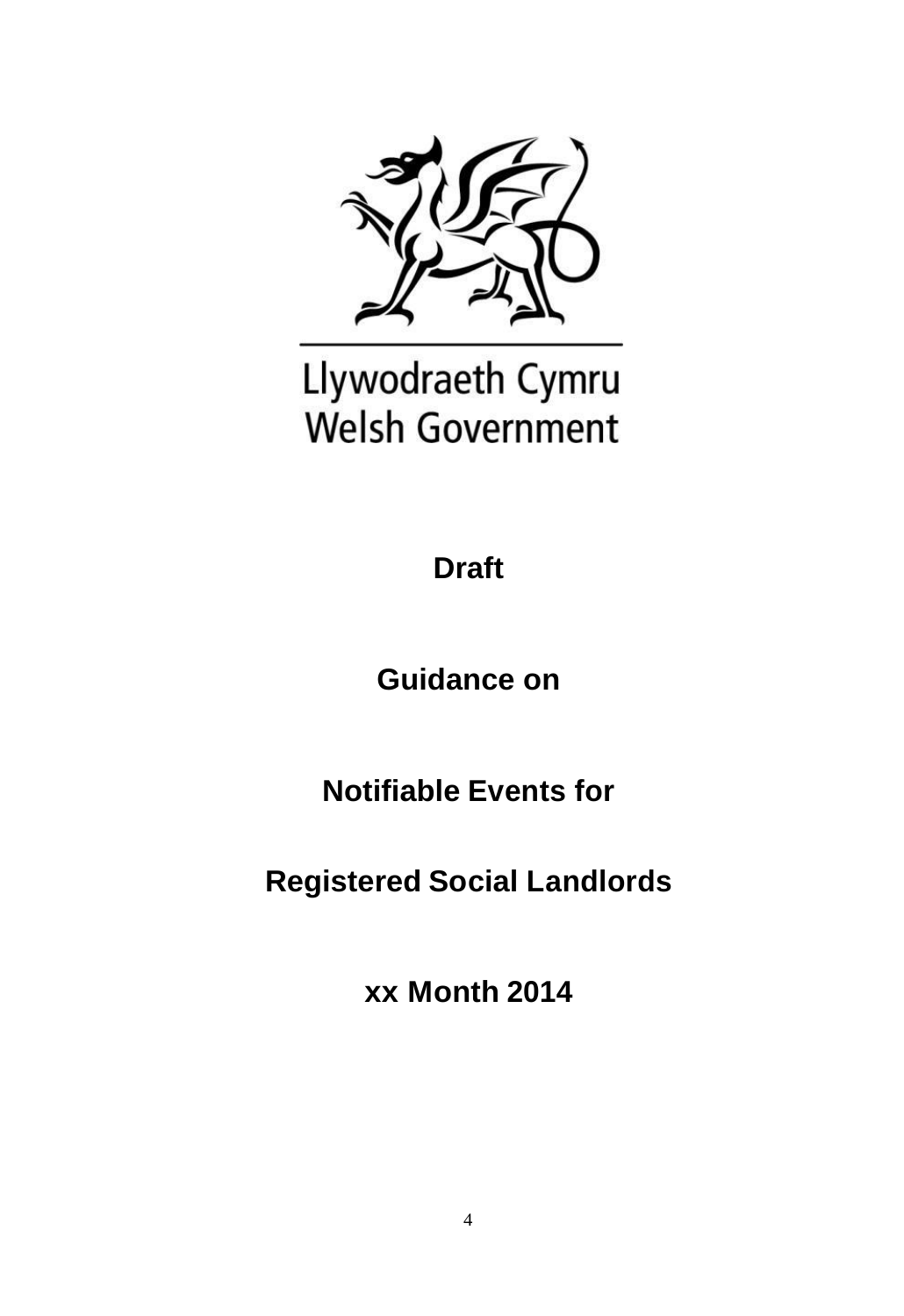# **Notifiable Events for Registered Social Landlords**

### **Summary**

This guidance sets out the events that we would advise that registered social landlords (RSLs) notify us about and other matters that need to be discussed with us during regulatory meetings. We also explain what we will do with the information RSLs give us.

This guidance applies to all RSLs from xx/xx/2014. It is advised that RSLs ensure their policies and procedures reflect matters in this guidance and when the Welsh Ministers need to be alerted to a particular event.

We will keep this guidance under review and welcome comments about how to improve it. If you have any questions about this guidance, you should contact us at:

Housing Regulation Team Welsh Government Housing Directorate Merthyr Tydfil Offices, Merthyr Tydfil CF48 1UZ

Tel: 0300 062 8164

Email: darshan.matharoo@wales.gsi.gov.uk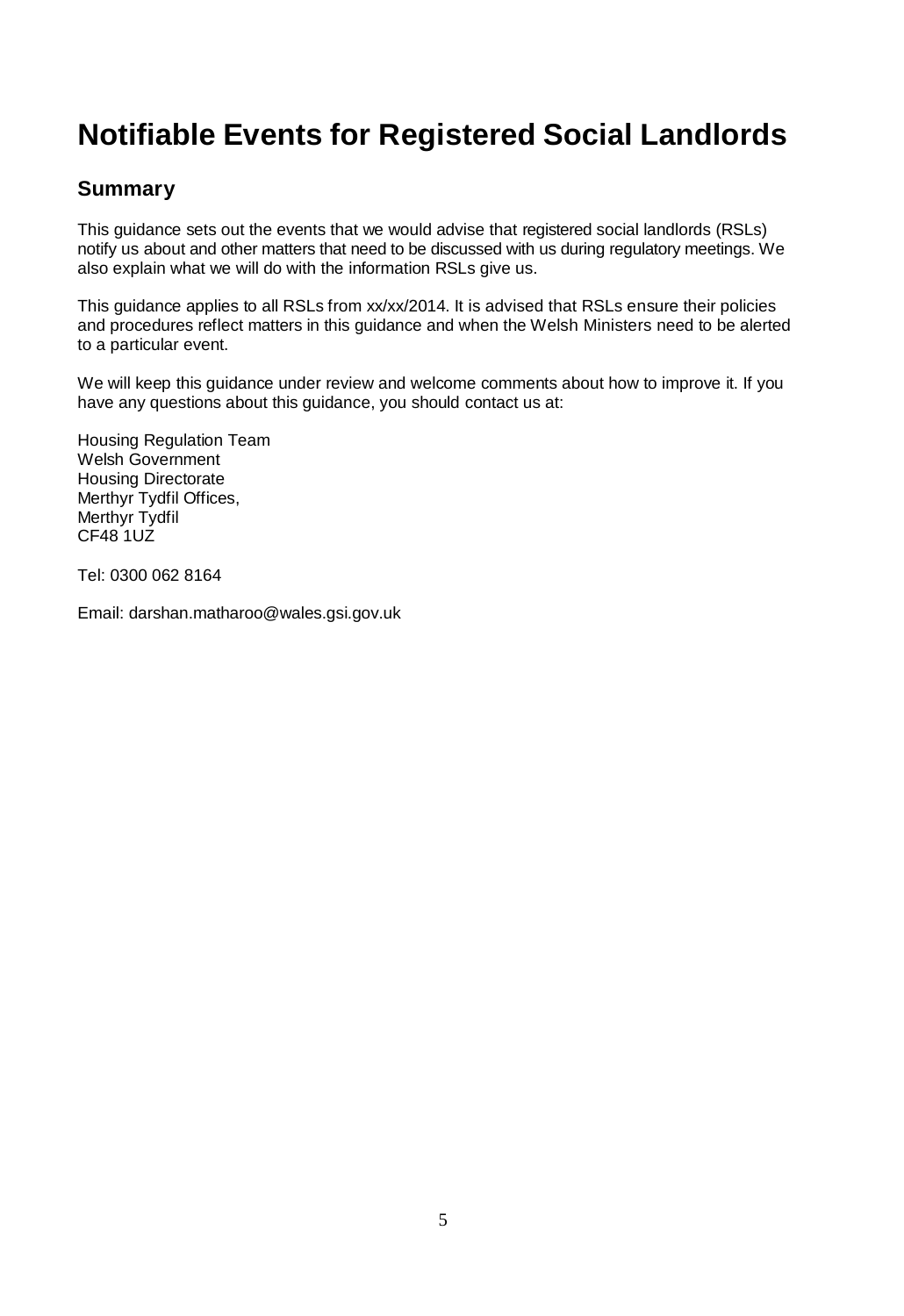### **1. Introduction and purpose**

1.1 This guidance sets out the events that RSLs should tell us about. We explain why we have a regulatory interest in them, what we expect an RSL to notify us about, and what we will do with the information you give us. We are interested in events which put at risk:

- The interests or safety of tenants and other service users;
- The financial health of the RSL, public investment or the confidence of lenders; or  $\bullet$
- The good governance and reputation of an individual RSL or the RSL sector.  $\bullet$

1.2 We apply a co-regulatory, risk-based and proportionate approach to the way we regulate. A proactive approach allows issues and problems to be tackled at an early stage and prevents things getting worse. As part of this, we want to avoid gathering information routinely on a "just in case" basis. So we need an RSL to alert us to certain events as quickly as possible after they happen, or before they happen if they can be anticipated.

1.3 This guidance explains the type of events and information that should be notified. .

### **2. What are notifiable events?**

2.1 An RSL should tell us in writing about any significant or exceptional issue, event, or change within its organisation and how it intends to deal with it. This should be done as soon as possible independently of any meetings or visits that have been arranged as part of regulatory engagement.

2.2 The Appendices set out examples of notifiable events. . They are examples and are not an exhaustive list. As a general guideline, notifiable events are considered serious events that may be seen as potentially bringing the RSL into disrepute, that significantly threaten the stability, efficient running or viability of an organisation, or which would raise public or stakeholder concern about the RSL or the social rented sector.

### **3. Examples of notifiable events**

- 3.1 The attached appendices illustrate the type of events we need to know about:
	- Governance and organisational issues Appendix 1
	- Performance and service delivery issues Appendix 2
	- Financial and funding issues Appendix 3

#### **4. What information do we need?**

4.1 There is a template at Appendix 4 which sets out the type of information that is needed: about each event.

- What the significant event is;
- When it happened or is going to happen;
- Who is involved and/or affected; and
- What a RSL is planning to do or what action has already taken in respect of the event.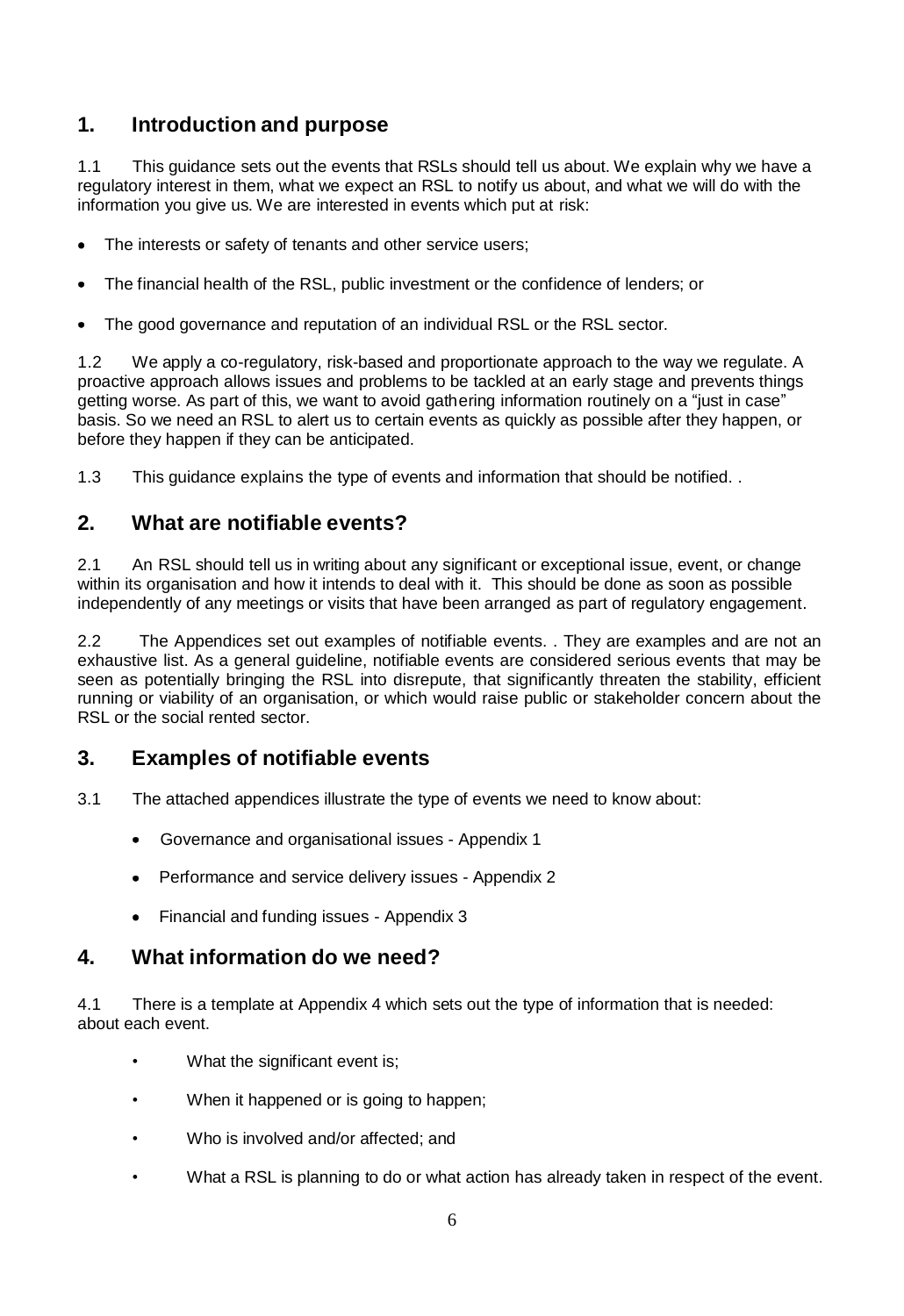### **5. When and how a RSL should notify us**

5.1 We should be alerted us as soon as a notifiable event happens so that we have an early warning. Sometimes, it will be the kind of issue that you can alert us to before it takes place. We expect to be told as soon as is reasonably practicable. There should not be a delay, for instance, until after a scheduled governing body meeting. We prefer to be notified in writing and we have provided a template (Appendix 4) to make this easier. If a RSL needs to tell us something quickly, please phone us in the first instance and then confirm the call in writing. If necessary, we might ask for more details.

### **6. Who should notify us?**

6.1 The Chief Executive Officer should tell us about a notifiable event which relates to performance and service delivery issues or financial and funding issues. The Chair of the governing body of the RSL should tell us when the notifiable event relates to a governance or organisational issue, for instance if the Chief Executive has left the organisation or if there is an issue about the Chief Executive or the governing body. If an RSL is telling us about a notifiable event we expect the governing body to be made aware of it. In some cases an RSL may need to notify others, for instance lenders, if it is a financial issue.

6.2 We have tried to set out as clearly as possible the types of events that an RSL need to alert us to. If it is not clear then let us know.

### **7. What will we do with the information you give us?**

7.1 We need to be confident that RSLs have an effective strategy in place to deal with the event. If we are satisfied it is being handled properly then in most cases that will be sufficient. But we will assess whether we need to assist or intervene to protect the interests of tenants and others, public investment and the reputation of the sector. We may review our regulatory engagement with an RSL and consider whether we need to set that out in the regulatory assessment report.

7.2 R S L s are responsible for managing their own organisations and dealing with the events that occur. Informing us about notifiable events does not transfer responsibility for them to the Welsh Ministers. But we do need to be satisfied that the action that will be taken will protect the interests of the RSL, its tenants and service users. This guidance clarifies what we expect an RSL to do to allay our concerns.

7.3 We may inform, or ask an RSL to inform, funders, another regulator or authority if that is appropriate.

7.4 If an RSL has given us information in confidence we will respect that confidentiality, provided it does not compromise our ability to safeguard the overall interests of the RSL or the sector, or breach our legal obligations, for example, under the Data Protection Act 1998.

### **8. Failure to notify**

8.1 If an RSL fail to notify us, or delay notifying us, about a significant event affecting your RSL, and it comes to our attention by other means, we will ask you why you failed to notify us. Following this, if we have concerns about the event or the explanation for failure to notify, we will assess or reassess a RSL's regulatory risk map and consider if we need to take any regulatory action.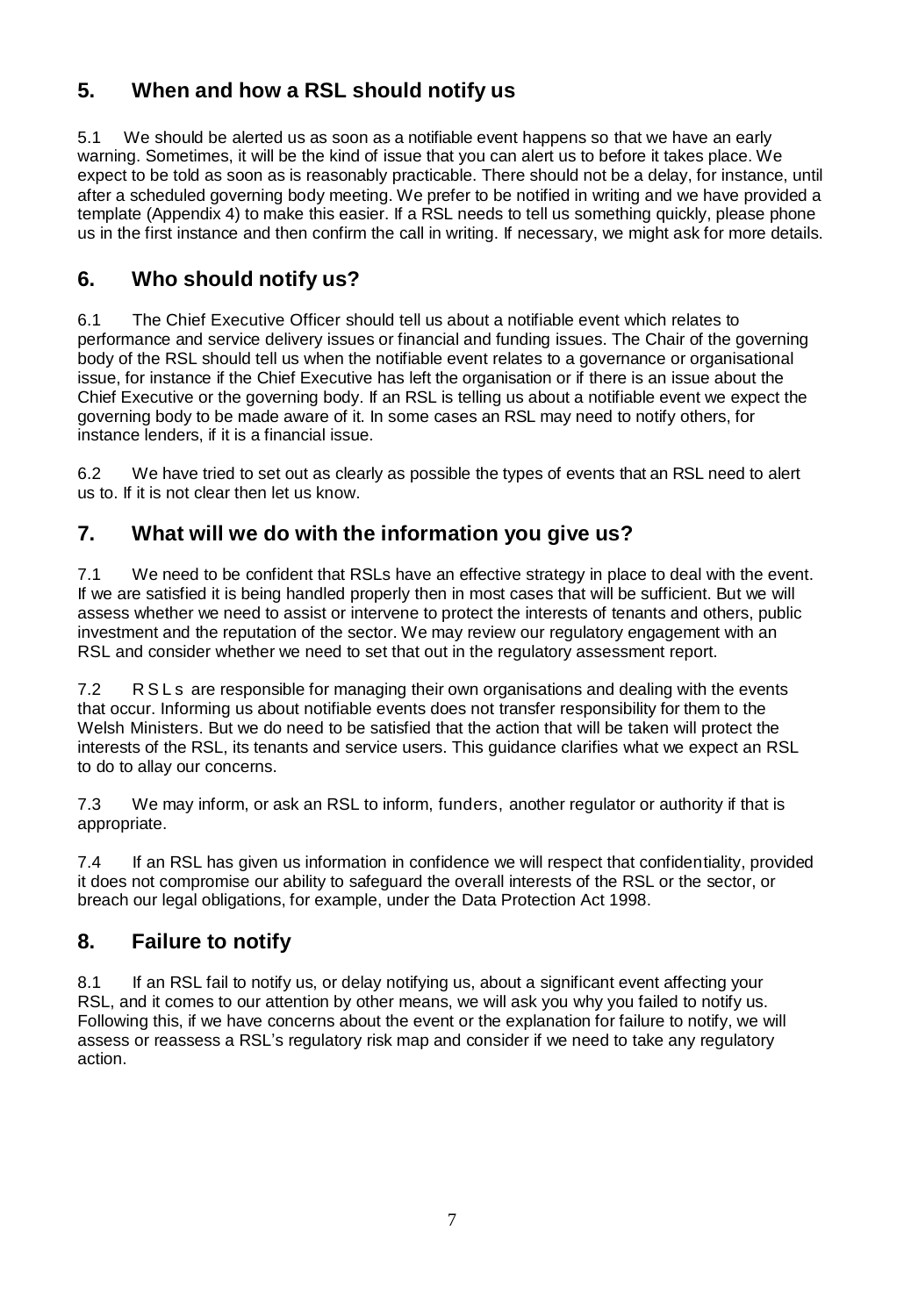## **NOTIFIABLE EVENTS**

#### **Governance and organisational issues:**

- Removal of governing body members
- Resignation of governing body members for non-personal reasons, resignation of governing body office-bearers, audit committee members, and Chairs of sub-committees
- The membership of the governing body falls, or is going to fall, below the minimum number set out in your governance rules
- Resignation or dismissal of the RSL Chief Executive Officer; dismissal of senior staff members; resignation of senior staff members in larger RSLs (over 250 units)
- The membership calls a special general meeting  $\bullet$
- Serious complaint, allegation, investigation, or disciplinary action relating to the governing body or senior staff
- The Chief Executive Officer; is absent for an extended period of time, and the proposed arrangements for management cover
- Employment tribunals where these relate to senior staff or where there are any allegations raised about Board members
- Breach of the RSL's code of governance (or standard of governance adopted) by governing body members and any proposed investigation of these or action taken in response
- Breach of the RSL's code of conduct by governing body members and any proposed  $\bullet$ investigation of these or action taken in response
- Potentially serious breach of legislation by the RSL or serious legal action taken against the  $\bullet$ **RSL**
- Serious failure of governance within an RSL's subsidiary
- Serious issue regarding a parent, subsidiary or connected organisation
- The RSL plans to set up a registered or non-registered subsidiary
- The RSL has a serious dispute with another member of an alliance, consortium or nonconstitutional partnership it is part of
- Breach of charitable obligations or no longer meeting the charity test
- Breaches identified by other regulators e.g. Care and Social Services Inspectorate Wales, Healthcare Inspectorate Wales
- Whistleblowing allegation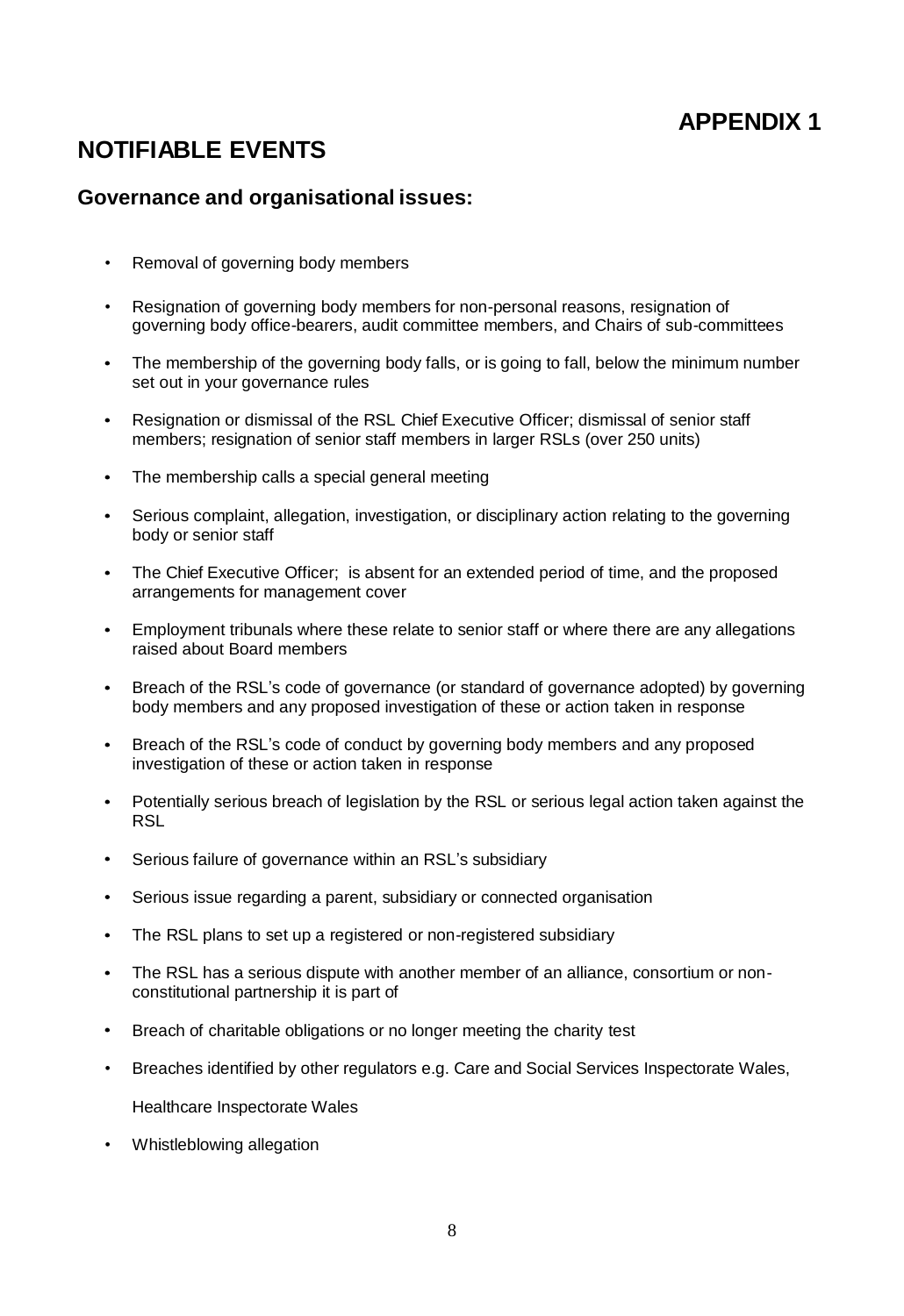# **NOTIFIABLE EVENTS**

#### **Performance and service delivery issues:**

- Any incident which is being formally investigated by the Health and Safety Executive or which is a serious threat to tenant safety
- Serious accidental injury or death of a tenant potentially affecting other tenants' confidence in the landlord or its property and the landlord's reputation
- Major failure of key service delivery arrangements (for example, repairs cannot be carried out because a major contractor goes into liquidation)
- Breach of ballot commitment to tenants or stock transfer contractual agreement  $\bullet$
- Adverse report by statutory agencies, regulators, inspectorates, the Public Service
- Public Services Ombudsman for Wales etc., about the RSL
- A significant natural disaster e.g. fire, flood, building collapse, etc., that is of a scale to  $\bullet$ affect the RSL's normal business or where a regulatory or statutory authority has notified its concerns e.g. Health & Safety Executive, Fire Brigade, etc.
- Adverse publicity reported in trade, local or national press
- Service including major building contractor on which a significant part of the RSL's services are dependent going into liquidation or termination of contract due to performance and/or service issues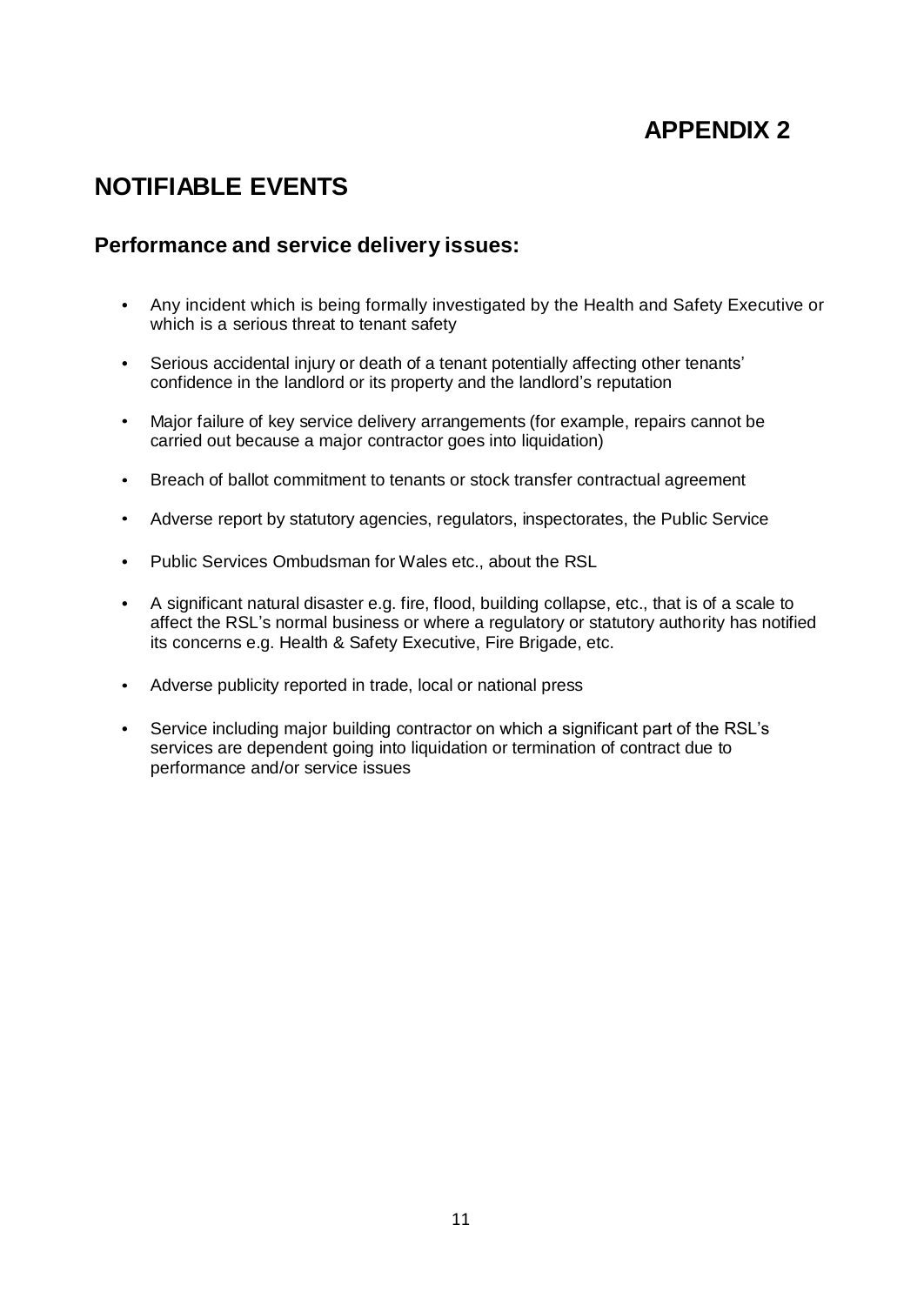# **NOTIFIABLE EVENTS**

### **Financial and funding issues:**

- Fraud or the investigation of fraud  $\bullet$
- Breach or potential breach (including, for the avoidance of doubt, technical breaches) of any banking covenants
- Serious financial loss; actual or potential  $\bullet$
- Default or financial difficulties of major suppliers or service providers or any other parties to significant legal agreements such as joint ventures
- Any material reduction in stock or asset values; actual or potential  $\bullet$
- Serious concern raised by lenders or auditors
- Serious and immediate potential cash flow issue  $\bullet$
- Proposed assignation or transfer of the existing lender's security to another lender (if known)
- Notification of the outcome of a financial assessment of the RSL or its parent/subsidiaries/related companies/connected bodies from Pensions Trustees
- $\bullet$ A material change to the asset disposal strategy
- A potential or actual serious or material reduction in the funding for care and support services e.g. for RSLs with significant care elements in their business where there is a withdrawal of funding from the local authority
- RSL is planning to enter into an innovative finance arrangement
- A potential or actual serious or material reduction in the funding for any major development or new developing service which may expose the RSL to serious financial or reputational risk.